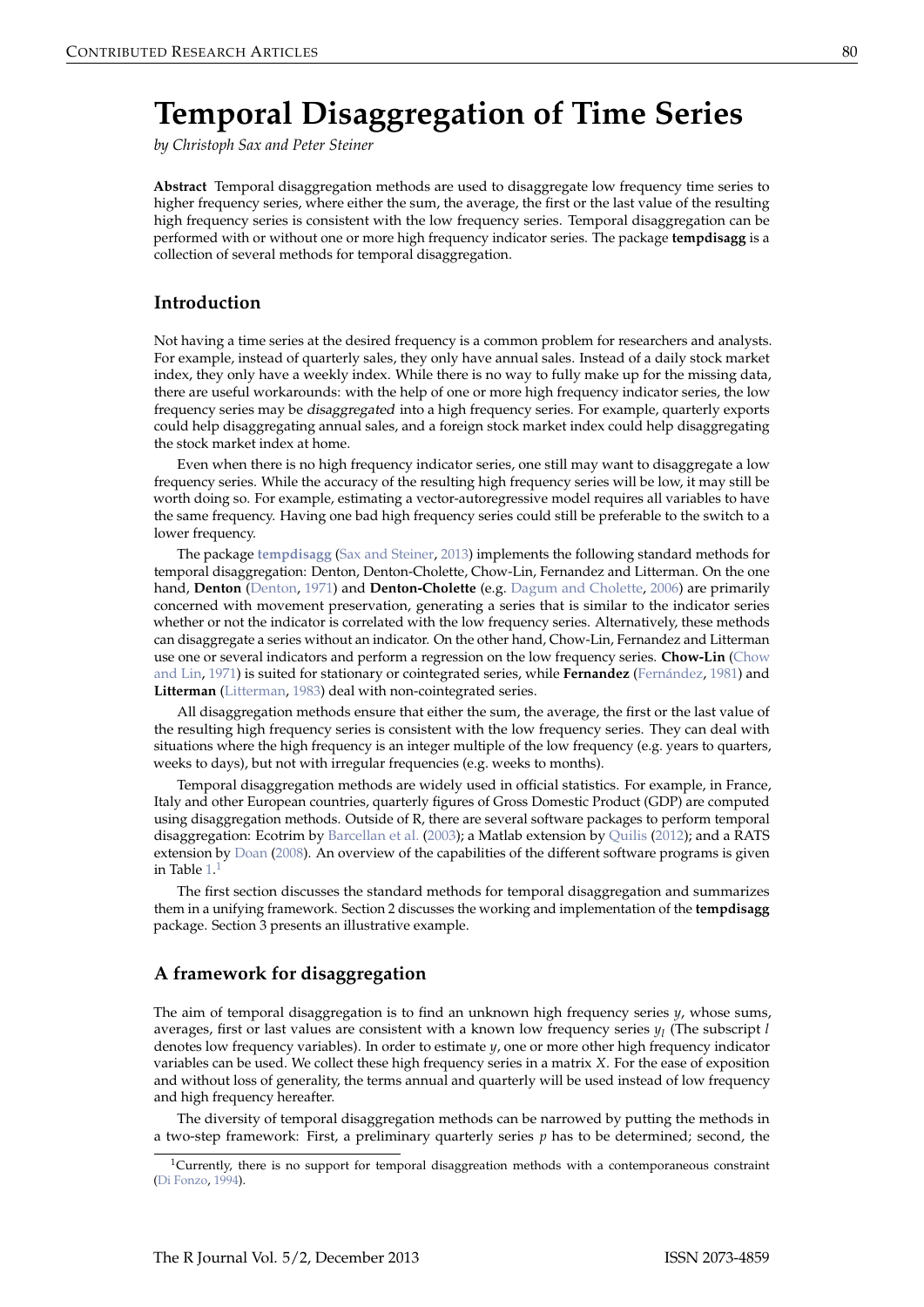<span id="page-1-0"></span>

| Methods                    | Ecotrim | Matlab add-on RATS add-on | tempdisagg |
|----------------------------|---------|---------------------------|------------|
| Chow-Lin (max. log)        |         |                           |            |
| Chow-Lin (min. RSS)        |         |                           |            |
| Fernández                  |         |                           |            |
| Litterman (max. log)       |         |                           |            |
| Litterman (min. RSS)       |         |                           |            |
| Denton-Cholette            |         |                           |            |
| Denton                     |         |                           |            |
| Contemporaneous constraint |         |                           |            |

**Table 1:** Software packages  $\left(\frac{\phi}{\phi}/\frac{\phi}{\phi}\right)$ : full/partial/erroneous/no implementation).

differences between the annual values of the preliminary series and the annual values of the observed series have to be distributed among the preliminary quarterly series. The sum of the preliminary quarterly series and the distributed annual residuals yields the final estimation of the quarterly series,  $\hat{y}$ . Formally,

$$
\hat{y} = p + Du_l. \tag{1}
$$

<span id="page-1-1"></span>*D* is a  $n \times n_l$  distribution matrix, with *n* and  $n_l$  denoting the number of quarterly and annual observations, respectively.  $u_l$  is a vector of length  $n_l$  and contains the differences between the annualized values of *p* and the actual annual values, *y<sup>l</sup>* :

<span id="page-1-2"></span>
$$
u_l \equiv y_l - Cp. \tag{2}
$$

Multiplying the  $n_l \times n$  conversion matrix, C, with a quarterly series performs annualization. With two years and eight quarters, and annual values representing the sum of the quarterly values (e.g. GDP), the conversion matrix, *C*, is constructed the following way:[2](#page--1-0)

$$
C = \begin{bmatrix} 1 & 1 & 1 & 1 & 0 & 0 & 0 & 0 \\ 0 & 0 & 0 & 0 & 1 & 1 & 1 & 1 \end{bmatrix} . \tag{3}
$$

Equation [\(1\)](#page-1-1) constitutes a unifying framework for all disaggregation methods. The methods differ in how they determine the preliminary series, *p*, and the distribution matrix, *D*. Table [2](#page-2-0) summarizes the differences in the calculation of *p* and *D*. We will discuss them in turn.

#### **Preliminary series**

The methods of **Denton** and **Denton-Cholette** use a single indicator as their preliminary series:

$$
p = X, \tag{4}
$$

where *X* is a  $n \times 1$  matrix. As a special case, a constant (e.g. a series consisting of only 1s in each quarter) can be embodied as an indicator, allowing for temporal disaggregation without high frequency indicator series.

The regression-based methods **Chow-Lin**, **Fernandez** and **Litterman** perform a Generalized Least Squares Regression (GLS) of the annual values, *y<sup>l</sup>* , on the annualized quarterly indicator series, *CX*. In this case, *X* represents a  $n \times m$  matrix, where *m* denotes the number of indicators (including a possible constant). For a given variance-covariance matrix,  $\Sigma$ , the GLS estimator,  $\hat{\beta}$ , is calculated in the standard way (the estimation of  $\Sigma$  is discussed below):

$$
\hat{\beta}(\Sigma) = \left[ X'C'(C\Sigma C')^{-1}CX \right]^{-1} X'C'(C\Sigma C')^{-1} y_l.
$$
\n(5)

The critical assumption of the regression-based methods is that the linear relationship between the annual series *CX* and *y<sup>l</sup>* also holds between the quarterly series *X* and *y*. Thus, the preliminary series is calculated as the fitted values of the GLS regression:

<span id="page-1-4"></span><span id="page-1-3"></span>
$$
p = \hat{\beta} X. \tag{6}
$$

<sup>&</sup>lt;sup>2</sup>Generally, for annual values representing the sum of the quarterly values, *C* is constructed as  $I_{n_l} \otimes [1, 1, 1, 1]$ , the Kronecker product of an identity matrix of size *n<sup>l</sup>* and a transposed vector of length *n*/*n<sup>l</sup>* (4, in the present case). If instead of sums, annual values are averages of the quarterly values, the transposed vector becomes  $[0.25, 0.25, 0.25, 0.25]$ . If annual values are equal to the first or the last quarterly value, the vector is  $[1, 0, 0, 0]$  or [0, 0, 0, 1], respectively.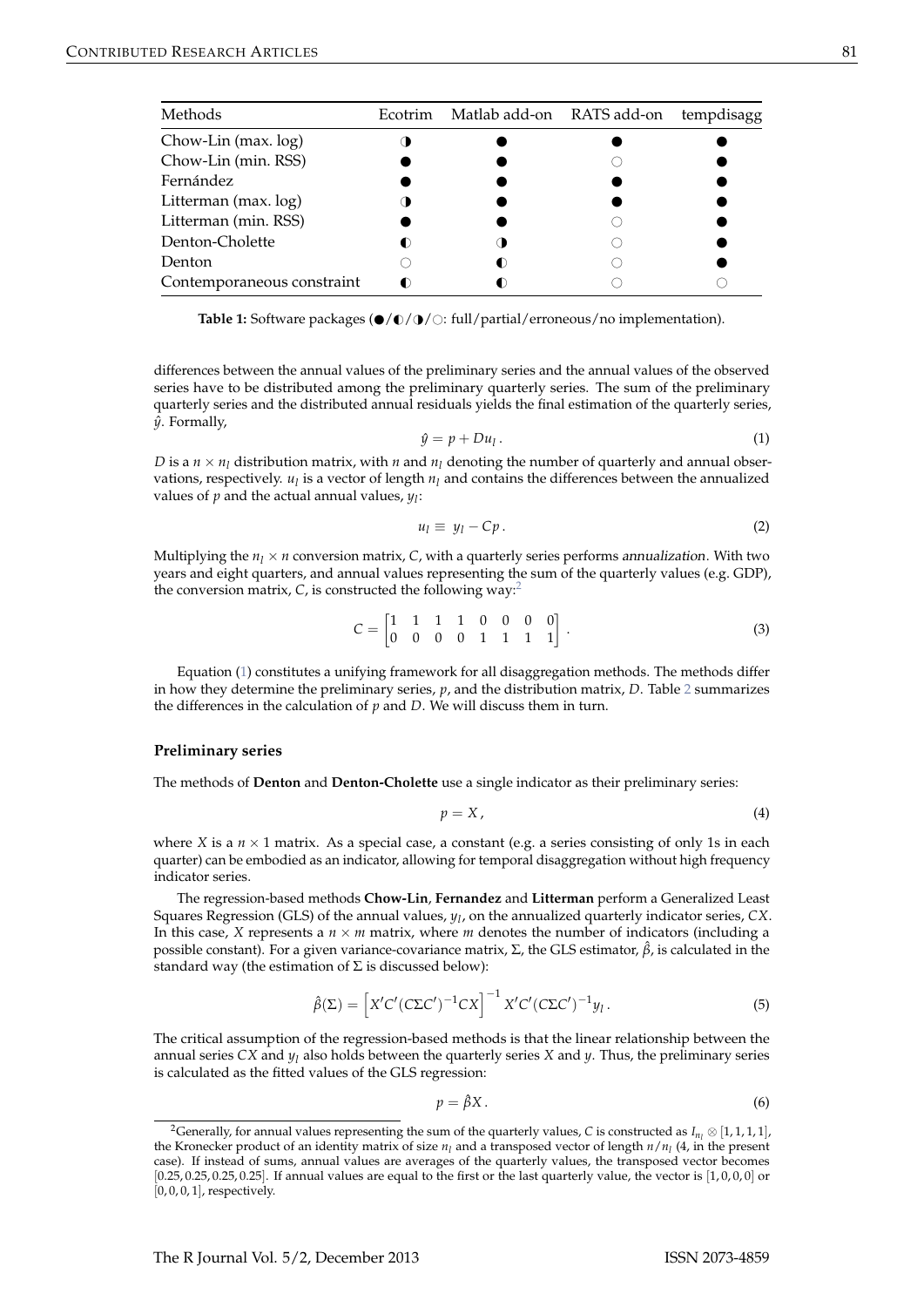<span id="page-2-1"></span><span id="page-2-0"></span>

| Methods                                                                                                                         | n | D                                                                     |  |
|---------------------------------------------------------------------------------------------------------------------------------|---|-----------------------------------------------------------------------|--|
| denton                                                                                                                          |   | $X \t\Sigma C' (C \Sigma C')^{-1} \t\Sigma_D$                         |  |
| denton-cholette                                                                                                                 | X | $D_{\rm DC}$                                                          |  |
| chow-lin-maxlog, chow-lin-minrss-ecotrim, $\hat{\beta}X \Sigma C'(C\Sigma C')^{-1} \Sigma_{CL}(\rho)$<br>chow-lin-minrss-quilis |   |                                                                       |  |
| litterman-maxlog, litterman-minrss                                                                                              |   | $\hat{\beta}X \quad \Sigma C'(C \Sigma C')^{-1} \quad \Sigma_L(\rho)$ |  |
| fernandez                                                                                                                       |   | $\hat{\beta}X \quad \Sigma C'(C \Sigma C')^{-1} \quad \Sigma_L(0)$    |  |

**Table 2:** Methods for temporal disaggregation.

#### **Distribution matrix**

With the exception of Denton-Cholette, the distribution matrix of all temporal disaggregation methods is a function of the variance-covariance matrix,  $\Sigma$ :

$$
D = \Sigma C' (C \Sigma C')^{-1}.
$$
 (7)

The **Denton** methods minimize the squared absolute or relative deviations from a (differenced) indicator series, where the parameter *h* defines the degree of differencing. For the additive Denton methods and for  $h = 0$ , the sum of the squared absolute deviations between the indicator and the final series is minimized. For  $h = 1$ , the deviations of first differences are minimized, for  $h = 2$ , the deviations of the differences of the first differences, and so forth. For the proportional Denton methods, deviations are measured in relative terms.

For the additive Denton method with  $h = 1$ , the variance-covariance matrix has the following structure:

$$
\Sigma_{\mathcal{D}} = (\Delta' \Delta)^{-1} = \begin{bmatrix} 1 & 1 & \cdots & 1 \\ 1 & 2 & \cdots & 2 \\ \vdots & \vdots & \ddots & \vdots \\ 1 & 2 & \cdots & n \end{bmatrix},\tag{8}
$$

where  $\Delta$  is a *n* × *n* difference matrix with 1 on its main diagonal,  $-1$  on its first subdiagonal and 0 elsewhere. For *h* = 2, ∆'∆ is multiplied by ∆' from the left and ∆ from the right side. For *h* = 0, it is the identity matrix of size *n*.

**Denton-Cholette** is a modification of the original approach and removes the spurious transient movement at the beginning of the resulting series. While generally preferable, the calculation of the distribution matrix,  $D_{\text{DC}}$ , does not fit into the simple framework (see [Dagum and Cholette,](#page-6-2) [2006,](#page-6-2) pp. 136, for an extensive description).

**Chow-Lin** assumes that the quarterly residuals follow an autoregressive process of order 1 (AR1), i.e.,  $u_t = \rho u_{t-1} + \epsilon_t$ , where  $\epsilon$  is  $WN(0, \sigma_{\epsilon})$  (with WN denoting White Noise) and  $|\rho| < 1$ . The resulting covariance matrix has the following form:

$$
\Sigma_{\text{CL}}(\rho) = \frac{\sigma_{\epsilon}^2}{1 - \rho^2} \cdot \begin{bmatrix} 1 & \rho & \cdots & \rho^{n-1} \\ \rho & 1 & \cdots & \rho^{n-2} \\ \vdots & \vdots & \ddots & \vdots \\ \rho^{n-1} & \rho^{n-2} & \cdots & 1 \end{bmatrix} . \tag{9}
$$

The estimation of  $\Sigma_{CL}$  thus requires the estimation of an AR1 parameter  $\rho$ , which will be discussed in the next section. The variance,  $\sigma_{\epsilon}^2$ , cancels out and does not affect the calculation of neither *D* nor  $\hat{\beta}$ .

The remaining methods deal with cases when the quarterly indicators and the annual series are not cointegrated. **Fernandez** and **Litterman** assume that the quarterly residuals follow a nonstationary process, i.e.  $u_t = u_{t-1} + v_t$ , where *v* is an AR1 ( $v_t = \rho v_{t-1} + \epsilon_t$ , where  $\epsilon$  is  $WN(0, \sigma_{\epsilon})$ ). Fernandez is a special case of Litterman, where  $\rho = 0$ , and, therefore, *u* follows a random walk. The variance-covariance matrix can be calculated as follows:

$$
\Sigma_{\rm L}(\rho) = \sigma_{\epsilon}^2 \left[ \Delta' H(\rho)' H(\rho) \Delta \right]^{-1}, \qquad (10)
$$

where  $\Delta$  is the same  $n \times n$  difference matrix as in the Denton case;  $H(\rho)$  is a  $n \times n$  matrix with 1 on its main diagonal, −*ρ* on its first subdiagonal and 0 elsewhere. For the special case of Fernandez, with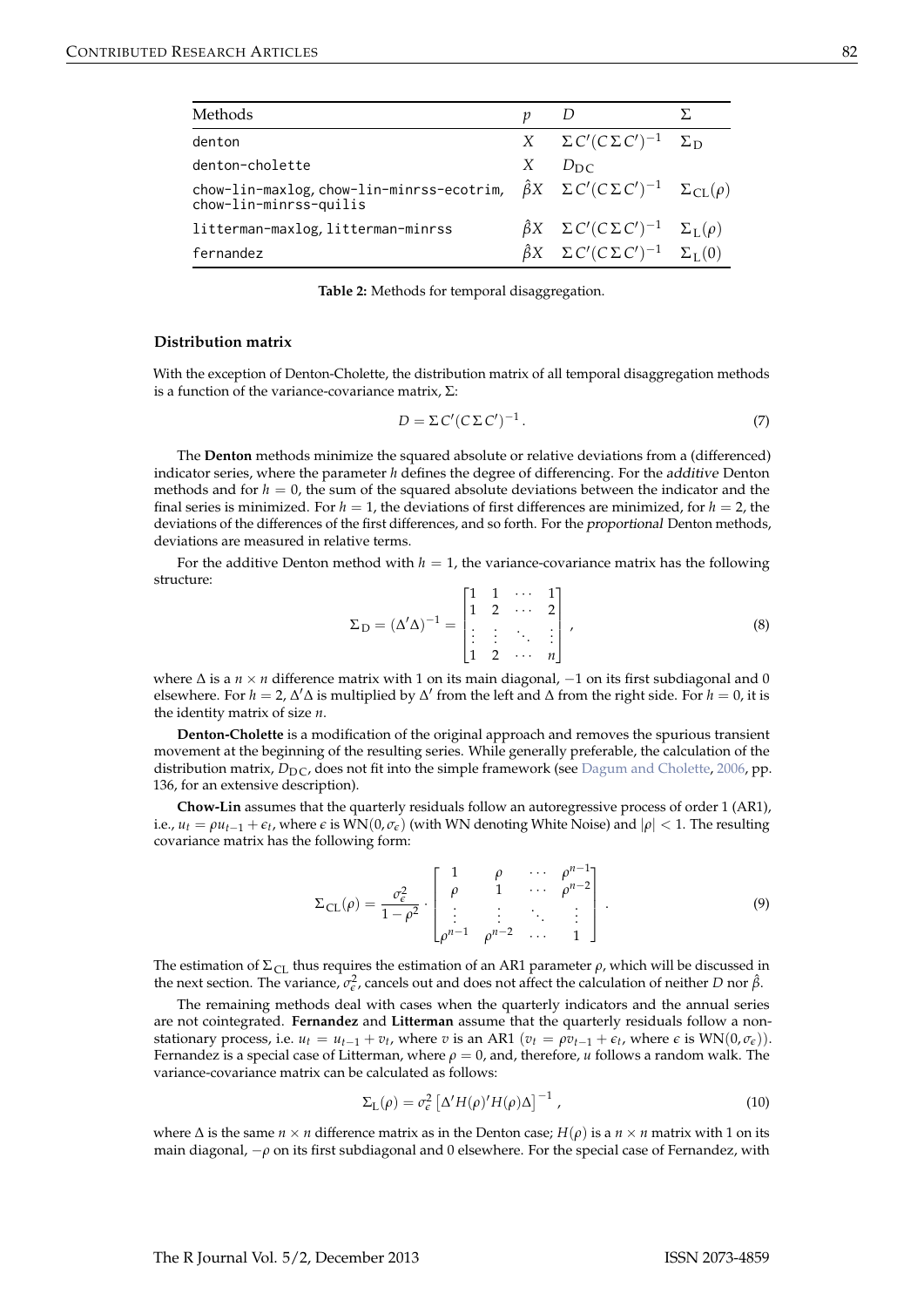<span id="page-3-0"></span> $\rho = 0$ , the resulting covariance matrix has the following form:

$$
\Sigma_{\mathcal{L}}(0) = \sigma_{\epsilon}^2 \cdot (\Delta' \Delta)^{-1} = \sigma_{\epsilon}^2 \cdot \Sigma_D \,. \tag{11}
$$

#### **Estimating the autoregressive parameter**

There are several ways to estimate the autoregressive parameter  $\rho$  in the Chow-Lin and Litterman methods. An iterative procedure has been proposed by [Chow and Lin](#page-6-3) [\(1971\)](#page-6-3). It infers the parameter from the observed autocorrelation of the low frequency residuals, *u<sup>l</sup>* .

In a different approach, [Bournay and Laroque](#page-6-10) [\(1979,](#page-6-10) p. 23) suggest the maximization of the likelihood of the GLS-regression:

$$
L(\rho, \sigma_{\epsilon}^2, \beta) = \frac{\exp\left[-\frac{1}{2}u_l' \left(C\Sigma C'\right)^{-1} u_l\right]}{\left(2\pi\right)^{n_l/2} \cdot \left[\det\left(C\Sigma C'\right)\right]^{1/2}},\tag{12}
$$

where *u<sup>l</sup>* is given by Eq. [\(2\)](#page-1-2) and [\(6\)](#page-1-3). *β*ˆ turns out to be the GLS estimator from Eq. [\(5\)](#page-1-4). The maximum likelihood estimator of the autoregressive parameter,  $\hat{\rho}$ , is a consistent estimator of the true value, thus it has been chosen as the default estimator. However, in some cases,  $\hat{\rho}$  turns out to be negative even if the true  $\rho$  is positive. Thus, by default, **tempdisagg** constrains the optimization space for  $\rho$  to positive values.

A final approach is the minimization of the weighted residual sum of squares, as it has been suggested by [Barbone et al.](#page-6-11) [\(1981\)](#page-6-11):

$$
RSS(\rho, \sigma_{\epsilon}^2, \beta) = u'_l (C \Sigma C')^{-1} u_l.
$$
\n(13)

Contrary to the maximum likelihood approach,  $\sigma_{\epsilon}^2$  does not cancel out. The results are thus sensitive to the specification of  $\Sigma$ , with different implementations leading to different but inconsistent estimations of *ρ*.

## **The tempdisagg package**

The selection of a temporal disaggregation model is similar to the selection of a linear regression model. Thus, td, the main function of the package, closely mirrors the working of the lm function (package **stats**), including taking advantage of the formula interface.[3](#page--1-0)

```
td(formula, conversion = "sum", to = "quarterly", method = "chow-lin-maxlog",
   truncated.rho = 0, fixed.rho = 0.5, criterion = "proportional", h = 1,
  start = NULL, end = NULL, ...
```
The left hand side of the formula denotes the low frequency series, the right hand side the indicators. If no indicator is specified, the right hand side must be set equal to 1. The variables can be entered as time series objects of class "ts" or as standard vectors or matrices. If entered as "ts" objects, the resulting series will be "ts" objects as well.

The conversion argument indicates whether the low frequency values are sums, averages, first or last values of the high frequency values ("sum" (default), "average", "first" or "last", respectively). The method argument indicates the method of temporal disaggregation, as shown in Table [2](#page-2-0) (see ?td for a complete listing of methods). The to argument indicates the high frequency destination as a character string ("quarterly" (default) or "monthly") or as a scalar (e.g. 2, 7, for year-semester or week-day conversion). It is only required if no indicator series is specified (Denton methods), or if standard vectors are used instead of time series objects. Finally, you can set an optional start or end date. This is identical to pre-processing the input series with window.

td returns an object of class "td". The function predict computes the disaggregated high frequency series,  $\hat{y}$ . If the high frequency indicator series are longer than the low frequency series, the resulting series will be extrapolated.

The implementation of **tempdisagg** follows the same notation and modular structure as the exposure in the previous section. Internally, td uses the optimize function (package **stats**) to solve the one-dimensional optimization problem at the core of the Chow-Lin and Litterman methods. For GLS estimation, td uses an efficient and nummerically stable algorithm that is based on the *qr*-decomposition [\(Paige,](#page-6-12) [1979\)](#page-6-12).

 $3$ There is no data argument in td, however. Because td is working with series of different length and frequencies, it is not possible to combine them in a single "data.frame".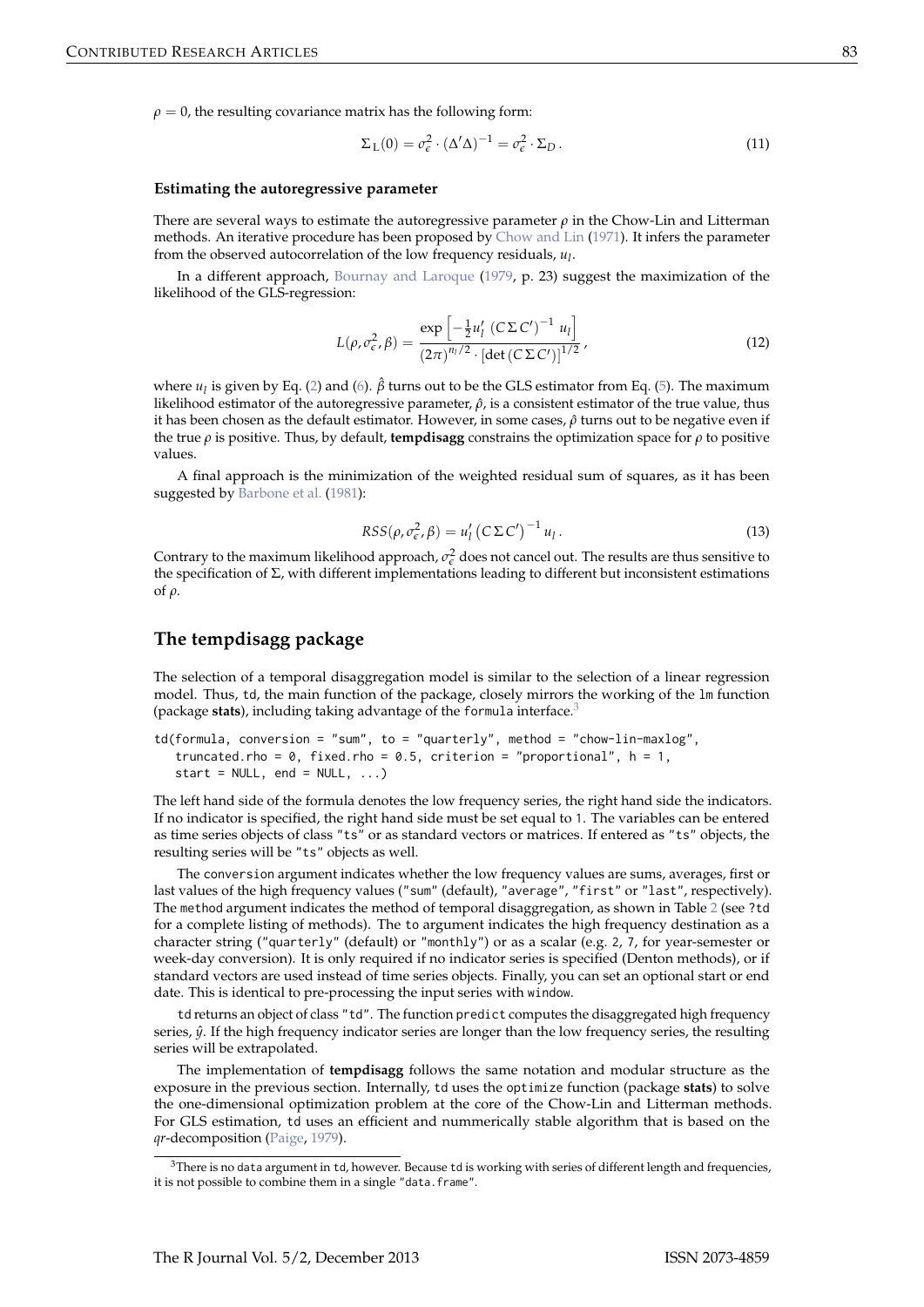## **An example**

Suppose we have an annual series and want to create quarterly values that sum up to the annual values. Panel 1 of Fig. [1](#page-5-0) depicts annual sales of the pharmaceutical and chemical industry in Switzerland, sales.a, from which we want to create a quarterly series. The following example demonstrates the basic use of **tempdisagg**. It can also be run by demo(tempdisagg).

The most simple method is "denton-cholette" without an indicator series. It performs a simple interpolation that meets the temporal additivity constraint. In R, this can be done the following way:

```
> library(tempdisagg)
> data(swisspharma)
> m1 \le- td(sales.a \sim 1, to = "quarterly", method = "denton-cholette")
> predict(m1)
```
td produces an object of class "td". The formula, sales.a  $~\sim~$  1, indicates that our low frequency variable, sales.a, will be disaggregated with a constant, 1 (see ?formula for the handling of the intercept in the formula interface). The resulting quarterly values of sales can be extracted with the predict function. As there is no additional information on quarterly movements, the resulting series is very smooth (Panel 2 of Fig. [1\)](#page-5-0).

While this purely mathematical approach is easy to perform and does not need any other data series, the economic value of the resulting series may be limited. There might be a related quarterly series that follows a similar movement than sales. For example, we may use quarterly exports of pharmaceutical and chemical products, exports.q (Panel 3 of Fig. [1\)](#page-5-0):

 $>$  m2  $<$  td(sales.a  $\sim$  0 + exports.q, method = "denton-cholette")

Because we cannot use more than one indicator with the "denton-cholette" (or "denton") method, the intercept must be specified as missing in the formula (0). Contrary to the first example, the to argument is redundant, because the destination frequency can be interfered from the time series properties of exports.q. Applying the predict function to the resulting model leads to a much more interesting series, as shown in Panel 4 of Fig. [1.](#page-5-0) As the indicator series is longer than the annual series, there is an extrapolation period, in which quarterly sales are forecasted.

With an indicator, the "denton-cholette" method simply transfers the movement of the indicator to the resulting series. Even if in fact there were no correlation between the two series, there would be a strong similarity between the indicator and the resulting series. In contrast, regression based methods transfer the movement only if the indicator series and the resulting series are actually correlated on the annual level. For example, a Chow-Lin regression of the same problem as above can be performed the following way:

> m3 <- td(sales.a ~ exports.q)

As "chow-lin-maxlog" is the default method, it does not need to be specified. Like with the corresponding lm method, summary produces an overview of the regression:

```
> summary(m3)
```

```
C<sub>a</sub>11.
td(formula = sales.a \sim exports.q)Residuals:
   Min 1Q Median 3Q Max
-77.892 -7.711 -4.628 9.647 36.448
Coefficients:
            Estimate Std. Error t value Pr(>|t|)
(Intercept) 1.241e+01 1.493e+00 8.311 1.06e-09 ***
exports.q 1.339e-02 1.672e-04 80.111 < 2e-16 ***
---
Signif. codes: 0 '***' 0.001 '**' 0.01 '*' 0.05 '.' 0.1 ' ' 1
'chow-lin-maxlog' disaggregation with 'sum' conversion
36 low-freq. obs. converted to 146 high-freq. obs.
Adjusted R-squared: 0.9946 AR1-Parameter: 0 (truncated)
```
There is indeed a strong correlation between exports and sales, as it has been assumed in the "denton-cholette" example above. The coefficient of exports.q is highly significant, and the very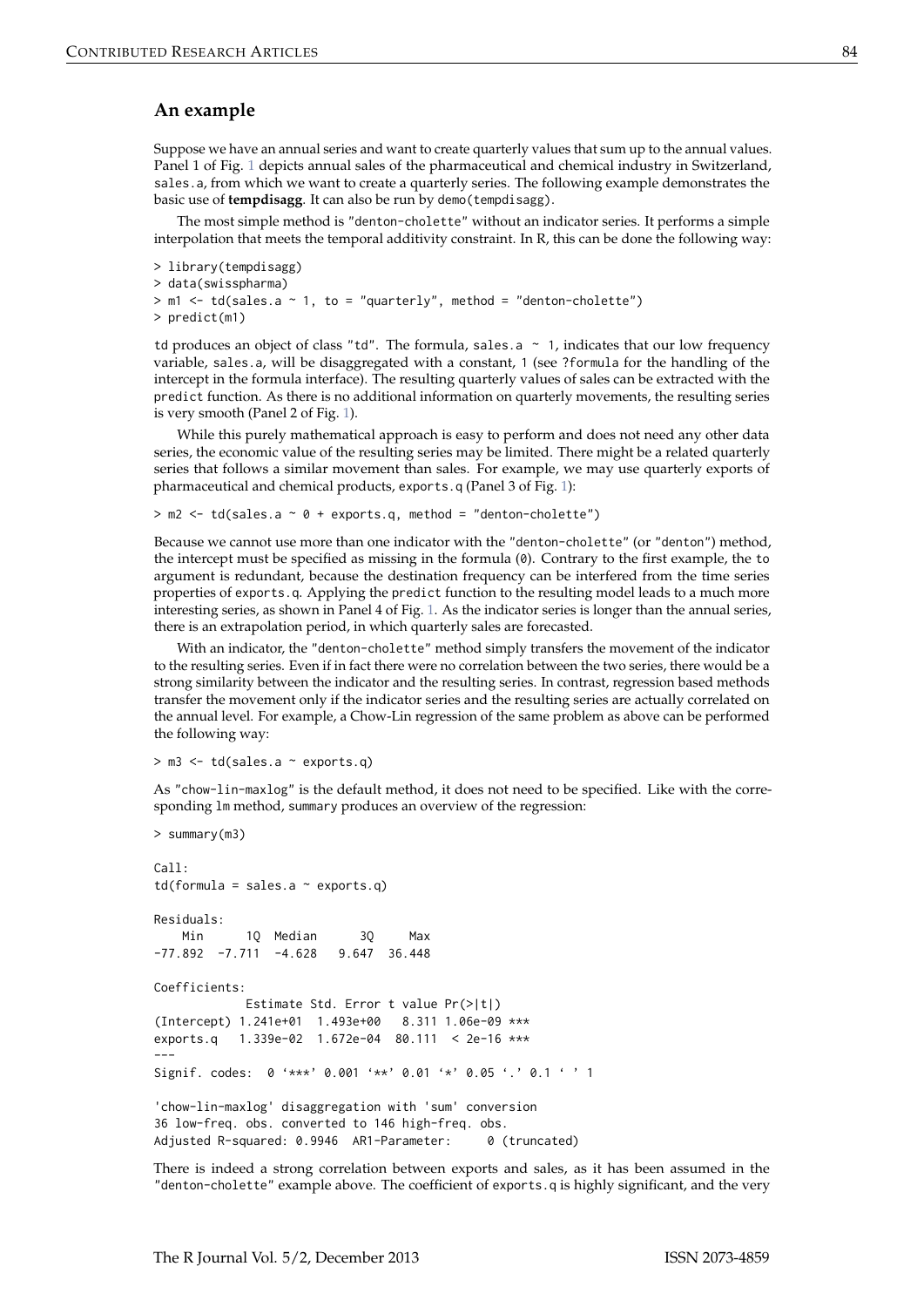<span id="page-5-0"></span>

Figure 1: Disaggregating an annual series to quarterly series with no or one indicator series.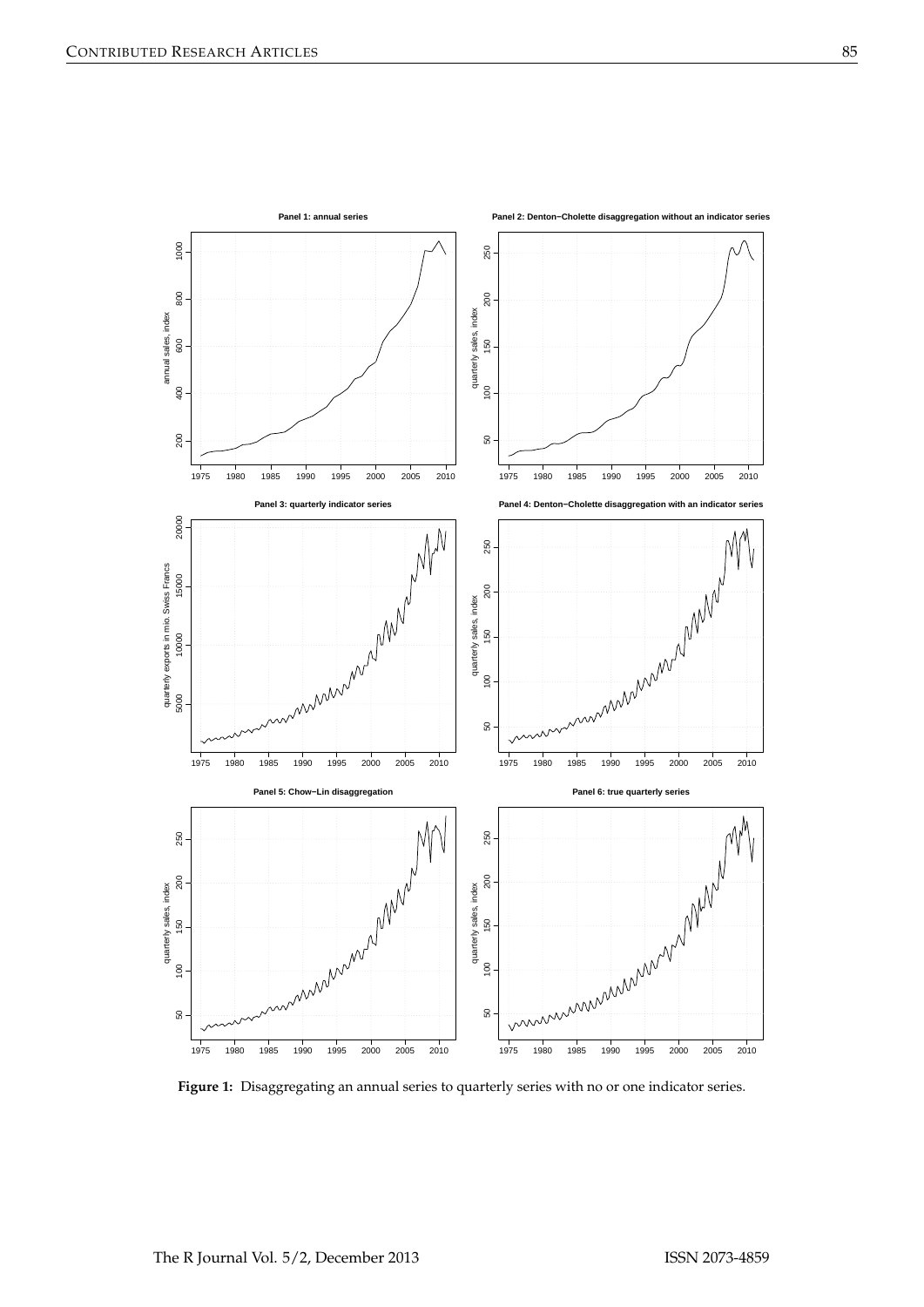high adjusted *R* <sup>2</sup> points to a strong relationship between the two variables. The coefficients are the result of a GLS regression between the annual series. The AR1 parameter, *ρ*, was estimated to be negative; in order to avoid the undesirable side-effects of a negative *ρ*, it has been truncated to 0 (This feature can be turned off). Again, with the predict function, we can extract the resulting quarterly series of sales (Panel 5 of Fig. [1\)](#page-5-0). Like all regression based methods, "chow-lin-maxlog" can also be used with more than one indicator series:

 $> m4 < -td$  (formula = sales.a  $\sim$  exports.q + imports.q)

In our example, we actually know the true data on quarterly sales, so we can compare the estimated values to the true values. With an indicator series, both the Denton method and Chow-Lin produce a series that is close to the true series (Panel 6 of Fig. [1\)](#page-5-0). This is, of course, due to fact that in this example, exports are a good indicator for sales. If the indicator is less close to the series of interest, the resulting series will be less close to the true series.

### **Summary**

**tempdisagg** implements the standard methods for temporal disaggregation. It offers a way to disaggregate a low frequency time series into a higher frequency series, while either the sum, the average, the first or the last value of the resulting high frequency series is consistent with the low frequency series. Temporal disaggregation can be performed with or without the help of one or more high frequency indicators. If good indicators are at hand, the resulting series may be close to the true series.

## **Bibliography**

- <span id="page-6-11"></span>L. Barbone, G. Bodo, and I. Visco. Costi e profitti nell'industria in senso stretto: Un'analisi su serie trimestrali, 1970–1980. *Bolletino della Banca d'Italia*, pages 467–510, 1981. [[p83\]](#page-3-0)
- <span id="page-6-6"></span>R. Barcellan, T. Di Fonzo, D. Raffaele, V. Staplehurst, and D. Buono. *Ecotrim: A Program for Temporal Disaggregation of Time Series*, 2003. URL [https://circabc.europa.eu/w/browse/c6049bc0-c633-](https://circabc.europa.eu/w/browse/c6049bc0-c633-4cab-9811-b476ffe08370) [4cab-9811-b476ffe08370](https://circabc.europa.eu/w/browse/c6049bc0-c633-4cab-9811-b476ffe08370). Version 1.01. [[p80\]](#page-0-0)
- <span id="page-6-10"></span>J. Bournay and G. Laroque. Réflexions sur la méthode d'élaboration des comptes trimestriels. *Annales de l'INSÉÉ*, 36:3–30, 1979. [[p83\]](#page-3-0)
- <span id="page-6-3"></span>G. C. Chow and A.-L. Lin. Best linear unbiased interpolation, distribution, and extrapolation of time series by related series. *The Review of Economics and Statistics*, 53(4):372–375, Nov. 1971. [[p80,](#page-0-0) [83\]](#page-3-0)
- <span id="page-6-2"></span>E. B. Dagum and P. A. Cholette. *Benchmarking, Temporal Distribution, and Reconciliation Methods for Time Series*. Lecture Notes in Statistics. Springer-Verlag, New York, 2006. [[p80,](#page-0-0) [82\]](#page-2-1)
- <span id="page-6-1"></span>F. T. Denton. Adjustment of monthly or quarterly series to annual totals: An approach based on quadratic minimization. *Journal of the American Statistical Association*, 66:99–102, Mar. 1971. [[p80\]](#page-0-0)
- <span id="page-6-9"></span>T. Di Fonzo. Temporal disaggregation of a system of time series when the aggregate is known: Optimal vs. adjustment methods. In *Workshop on Quarterly National Accounts*, pages 63–77, Paris, Dec. 1994. Eurostat. [[p80\]](#page-0-0)
- <span id="page-6-8"></span>T. Doan. *Disaggregate: A General Procedure for Interpolation*, 2008. URL [www.estima.com/procs\\_perl/](www.estima.com/procs_perl/disaggregate.src) [disaggregate.src](www.estima.com/procs_perl/disaggregate.src). RATS library version Apr. 07, 2008. [[p80\]](#page-0-0)
- <span id="page-6-4"></span>R. B. Fernández. A methodological note on the estimation of time series. *The Review of Economics and Statistics*, 63(3):471–476, 1981. [[p80\]](#page-0-0)
- <span id="page-6-5"></span>R. B. Litterman. A random walk, Markov model for the distribution of time series. *Journal of Business & Economic Statistics*, 1(2):169–173, 1983. [[p80\]](#page-0-0)
- <span id="page-6-12"></span>C. C. Paige. Fast numerically stable computations for generalized linear least squares problems. *SIAM Journal on Numerical Analysis*, 16(1):165–171, 1979. [[p83\]](#page-3-0)
- <span id="page-6-7"></span>E. M. Quilis. *Temporal Disaggregation Library*, 2012. URL [www.mathworks.com/matlabcentral/](www.mathworks.com/matlabcentral/fileexchange/24438-) [fileexchange/24438-](www.mathworks.com/matlabcentral/fileexchange/24438-). Matlab library version May 08, 2012. [[p80\]](#page-0-0)
- <span id="page-6-0"></span>C. Sax and P. Steiner. *tempdisagg: Methods for Temporal Disaggregation and Interpolation of Time Series*, 2013. URL <http://CRAN.R-project.org/package=tempdisagg>. R package version 0.22. [[p80\]](#page-0-0)